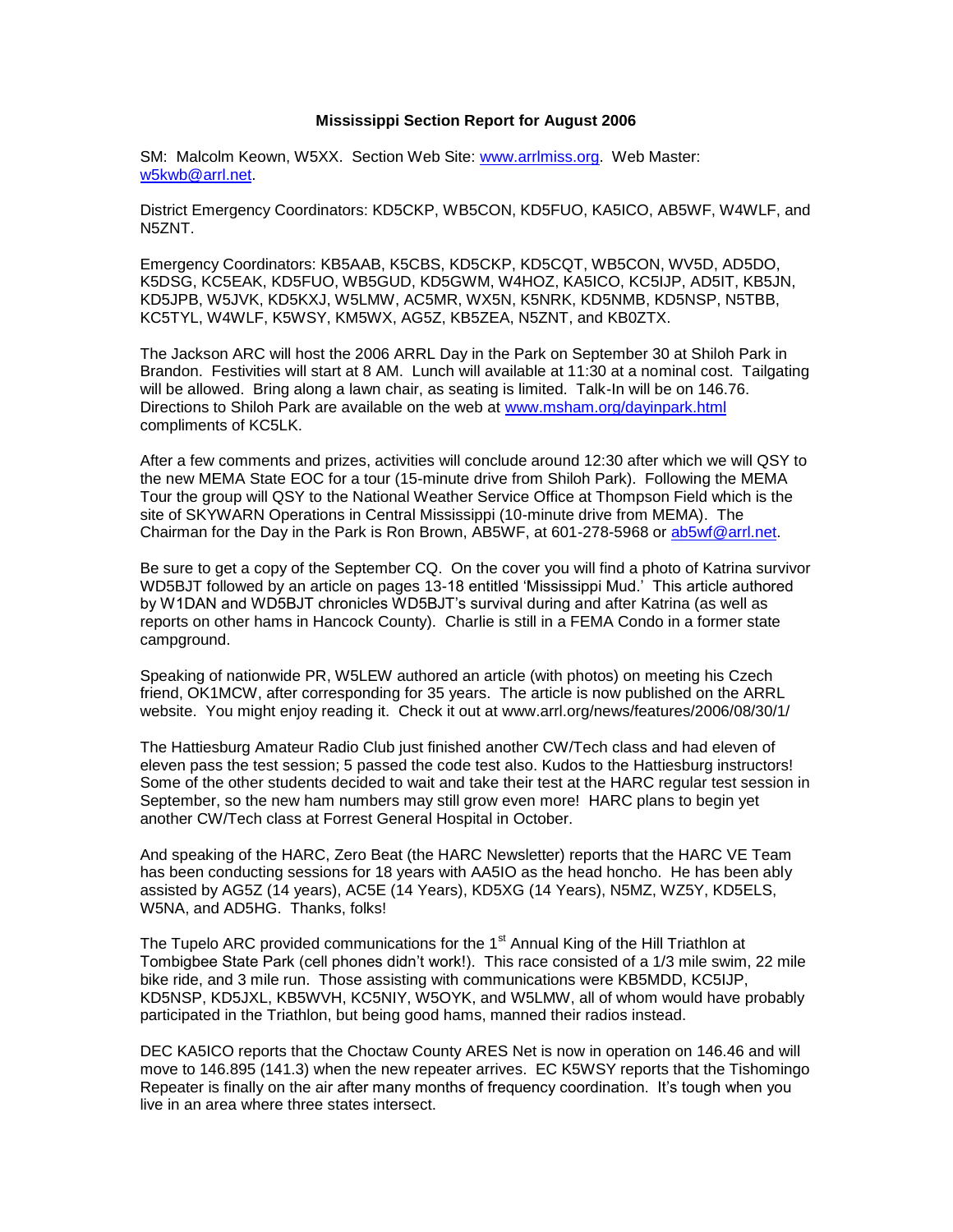Starting in September EOCs, served agencies, DECs, and ECs are invited to check in to the regular session of the MSPN on the first Thursday of the month. This once a month check in will give ARES/RACES stations a chance to regularly check out equipment and to provide an opportunity for new operators to become familiar with net operation. During the September session 12 EOCs, the Salvation Army, 3 DECs, and 6 ECs checked in.

Congratulations to N5MOI, who reached his  $93<sup>rd</sup>$  birthday on September  $6<sup>th</sup>$ . James is probably the Senior Ham in Mississippi (any challengers?) and was a regular checkin on the MSPN until physical problems overtook him. James still claims to be the "weakest station in the nation."

Mississippi DXers should be aware by now that IRCs expire on December 31 and after that date can no longer be exchanged for a first class airmail stamp. Most post offices don't have a clue about what an IRC is and the teller usually gives you a blank stare when you ask about an IRC for airmail stamp exchange. The normal response is that he/she will have to check with the supervisor. To avoid this administrivia be aware that the Jackson Post Office has their act together, so if there is a problem, have your post office call the supervisor on duty in Jackson to straighten things out. New IRCs will be available at the counter after January 1 according to the Jackson Post Office.

Welcome to new Mississippi Hams: KE5JLD, Donald – Como; KE5JOT, Joseph – Hattiesburg; KE5JOU, Keith – Carriere; KE5JOV, Wanda – Soso; KE5JOW, Charles – Hattiesburg; KE5JOX, Michael – Petal; KE5JOY, Wayne – Purvis; KE5JOZ, Kent – Sumrall; KE5JPA, Deborah – Purvis; KE5JPB, Ronald – Purvis; KE5JPC, Charles – Hattiesburg; KE5JPD, Brent – Lumberton; KE5JPE, Carl – Purvis; KE5JPF, Shari – Purvis; KE5JPG, David - Hattiesburg; KE5JPH, Dale – Sumrall; KE5JPI, Robin – Taylorsville; KE5JPQ, Jerome – Gulfport; KE5JQZ, Charles – University.

Congratulations to the following on their upgrades: KD5FSV, Gautier and KC5SJV, McComb. Notice how many new hams we have had in the state over the past few months vs the number of upgrades. It's time to do two things: help the new Techs get on the air and, secondly, start planning General Classes!

Also congratulations to KD5GWM, who completed FEMA IS-100/200/700/800 and N5TBB, who completed FEMA IS-700.

Welcome to new ARRL members: KE5AVI, Columbus; N1CTI, Como; W5DEK, Long Beach; KA6DLZ, Brandon; KE5FUM, Amory; KE5JIX, Nesbit; KE5JJB, Purvis; KE5JKC, Clinton; W5KDM, Olive Branch; KA4LDU, Ocean Springs; KD5RWF, Clinton; N5UDK, Wiggins; KC5VCB, Perkinston; KD5YTC, Columbus.

Club Newsletters/Reports: Hattiesburg ARC (AC5E), Jackson ARC (K5VU), MDXA (K2FF), Meridian ARC (W5MAV), Sundancer Solar Radio Club (KA5ICO), Tippah ARC (N5TBB), Vicksburg ARC (W5WAF).

Regret to report the passing of W5BSE of Jackson and KD5ASF of Kosciusko. Nanette was the XYL of KC5YCH.

PIC Report: N5TBB

DEC/EC Report: K5CBS (Stone), KD5CQT (Jackson), KC5EAK (Pearl River), WB5GUD (Newton), KD5GWM (Lauderdale/Clarke), N5TBB (Tippah/Benton), K5WSY (Tishomingo), AG5Z (Forrest), KB0ZTX (Marshall).

Net reports: sessions/QNI/QTC (Net Manager)